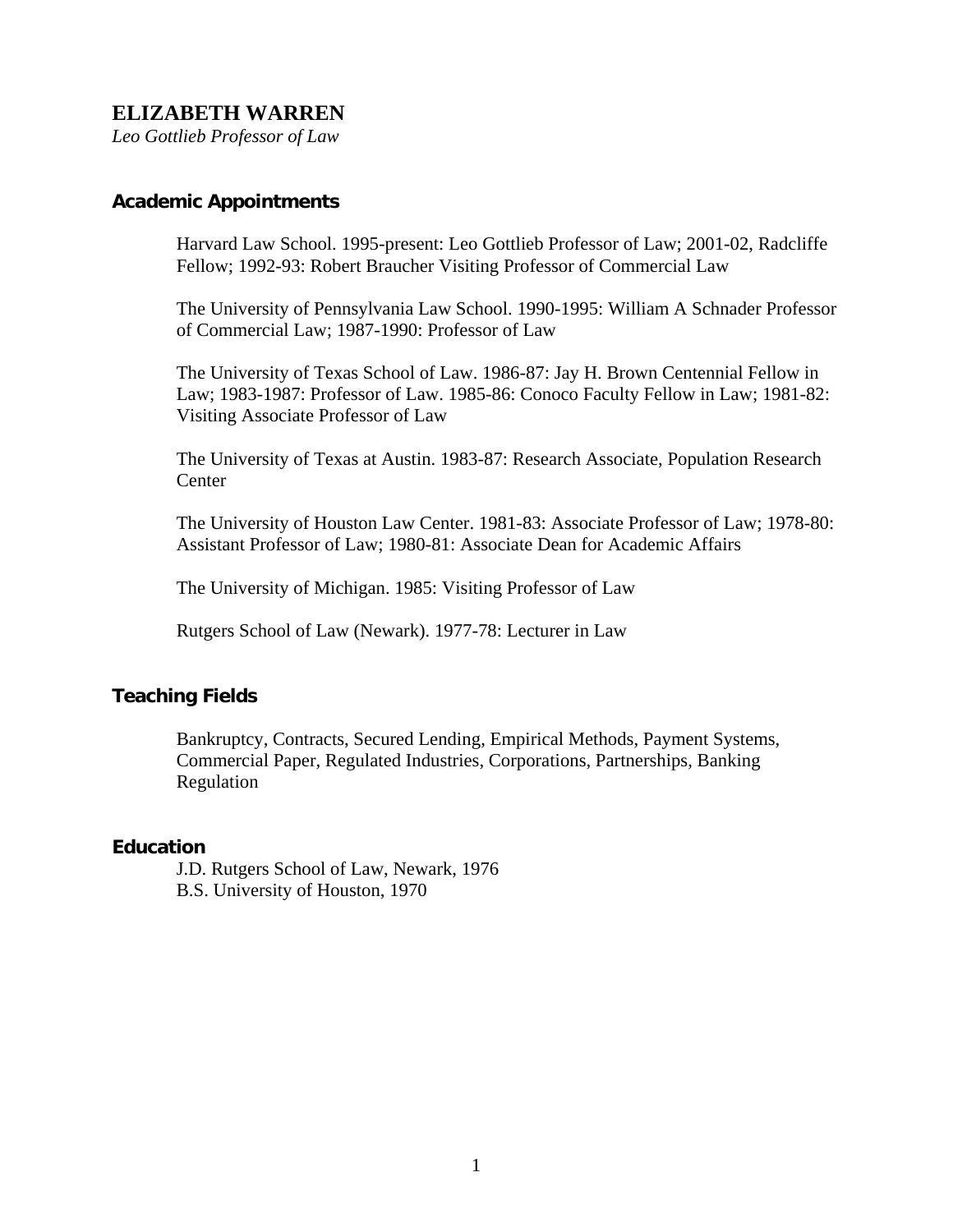## **Publications**

#### **Books**

ALL YOUR WORTH: THE ULTIMATE LIFETIME MONEY PLAN (Simon & Schuster 2005) (with Tyagi) (Bestseller Lists: New York Times, Wall Street Journal, USA Today)

THE TWO-INCOME TRAP: WHY MIDDLE-CLASS MOTHERS AND FATHERS ARE GOING BROKE (Basic 2003) (paperback edition 2004) (with Tyagi)

COMMERCIAL LAW STATUTES (Aspen Law & Business 2003)(2d ed. 2004) (with Mann and Westbrook

BANKRUPTCY AND ARTICLE 9 (Aspen Law & Business 2001)(2d ed. 2002)(3d ed. 2003)  $(4<sup>th</sup>$  ed. 2004) (Statutory Supplement 2007)

THE FRAGILE MIDDLE CLASS: AMERICANS IN DEBT (Yale University Press 2000) (awarded *Scholarship Award,* American College of Consumer Financial Services Lawyers) (with Sullivan and Westbrook)

THE LAW OF DEBTORS AND CREDITORS (Little, Brown & Co. 2d ed. 1991, 2<sup>nd</sup> ed. 1991, Aspen  $3<sup>rd</sup>$  ed. 1996,  $4<sup>th</sup>$  ed. 2001,  $5<sup>th</sup>$  ed. 2006) (with Westbrook)

SUPPLEMENT TO THE LAW OF DEBTORS AND CREDITORS (1990)

TEACHERS MANUAL, THE LAW OF DEBTORS AND CREDITORS (Little, Brown & Co. 1986,  $2<sup>nd</sup>$  ed. 1991, Aspen  $3<sup>rd</sup>$  ed. 1996,  $4<sup>th</sup>$  ed. 2001,  $5<sup>th</sup>$  ed. 2005) (with Westbrook)

SECURED TRANSACTIONS: A SYSTEMS APPROACH (Little, Brown & Co. 1995, Aspen 2d. ed. 1998, 3d ed. 2000,  $4^{\text{th}}$  ed. 2003) (with LoPucki)

TEACHERS MANUAL, SECURED TRANSACTIONS: A SYSTEMS APPROACH (Little, Brown & Co. 1995, Aspen 2d. ed. 1998, 3d. ed. 1998, 3d. ed. 2000, 4<sup>th</sup> ed. 2003) (with LoPucki)

COMMERCIAL TRANSACTIONS: A SYSTEMS APPROACH (Little, Brown & Co. 1998, Aspen 2d. ed. 2003, 3d. ed. 2006) (with LoPucki, Keating, Mann)

TEACHERS MANUAL, COMMERCIAL LAW: A SYSTEMS APPROACH (Little Brown & Co. 1998, Aspen 2d ed. 2003) (with LoPucki, Keating, Mann)

REPORT OF THE NATIONAL BANKRUPTCY REVIEW COMMISSION (Reporter) (October 20, 1997)

BUSINESS BANKRUPTCY (Federal Judicial Center 1993)

AS WE FORGIVE OUR DEBTORS: CONSUMER CREDIT AND BANKRUPTCY IN AMERICA (Oxford University Press 1989) (with Sullivan and Westbrook)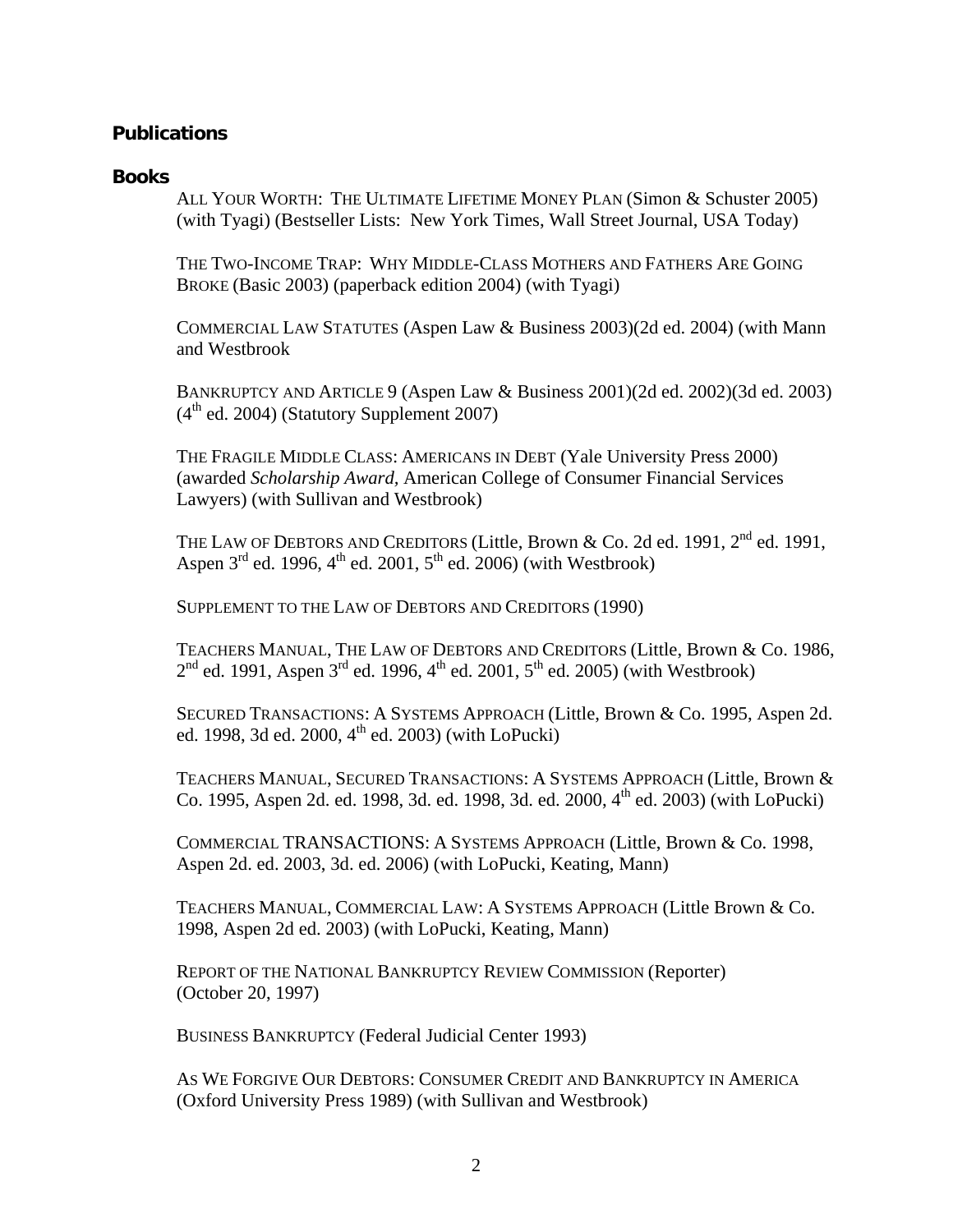#### **Book Chapters**

*Fragile Families: The Vanishing Middle Class*, THE ROAD TO THE AMERICAN DREAM: LIFTING WORKING FAMILIES OUT OF POVERTY, (John Edwards, Marion Crain, and Arne Kalleberg, eds. 2007)

*A Lifetime Money Plan,* WOMEN'S RETIREMENT INITIATIVES (Heinz Family Foundation 2007) (http://www.heinzfamily.org/programs/ebook.html)

*Congress and the Credit Industry: More Bad News for Families*, LAW AND CLASS IN AMERICA: TRENDS SINCE THE COLD WAR (New York University Press 2006)

*Mortgage Debt, Bankruptcy and the Sustainability of Homeownership*, CREDIT MARKETS FOR THE POOR 73-113 (Russell Sage Foundation, Howard Rosenthal, ed. 2005) (with Bahchieva and Wachter)

*Who Uses Chapter 13?* CONSUMER BANKRUPTCY IN GLOBAL PERSPECTIVE 269 (Oxford: Hart Publishing Co. Iain Ramsay, Ed. 2003) (with Sullivan and Westbrook)

*Une Prospérité PrécaireSure les Situations Financières Critiques dans la Classe Moyenne,* RETHINKING THE U.S. (Edited Volume Papirus 2003) (with Sullivan and Westbrook)

*Bankruptcy Policy*. BANKRUPTCY ANTHOLOGY (EDITED VOLUME CHARLES TABB, ED. 2002)

*Evaluate the Present and Shape the Future*, in THE DEVELOPMENT OF BANKRUPTCY & REORGANIZATION LAW IN THE COURTS OF THE SECOND CIRCUIT OF THE UNITED STATES (Matthew Bender 1995)

*Bankruptcy and the Family*, in FAMILIES AND LAW (L. MacIntyre, M. Sussman eds. Haworth Press 1995) (with Sullivan and Westbrook)

*Bankruptcy Policy*, CORPORATE BANKRUPTCY: ECONOMIC AND LEGAL PERSPECTIVES (Edited Volume, Bhandari & Weiss, eds). Cambridge University Press (1994)

*Bankruptcy Policy*, COMPANY LAW (Edited Volume, S. Wheeler, ed. Dartmouth Publishing United Kingdom 1993)

# **Reports**

Generations of Struggle: A Research Report to the AARP Public Policy Institute (June 2008) (with Thorne and Sullivan)

Homeownership and Financial Distress: A Final Report to the Ford Foundation (April 22, 2004) (with Schill and Wachter) [http://assets.aarp.org/rgcenter/consume/2008\\_11\\_debt.pdf](http://assets.aarp.org/rgcenter/consume/2008_11_debt.pdf)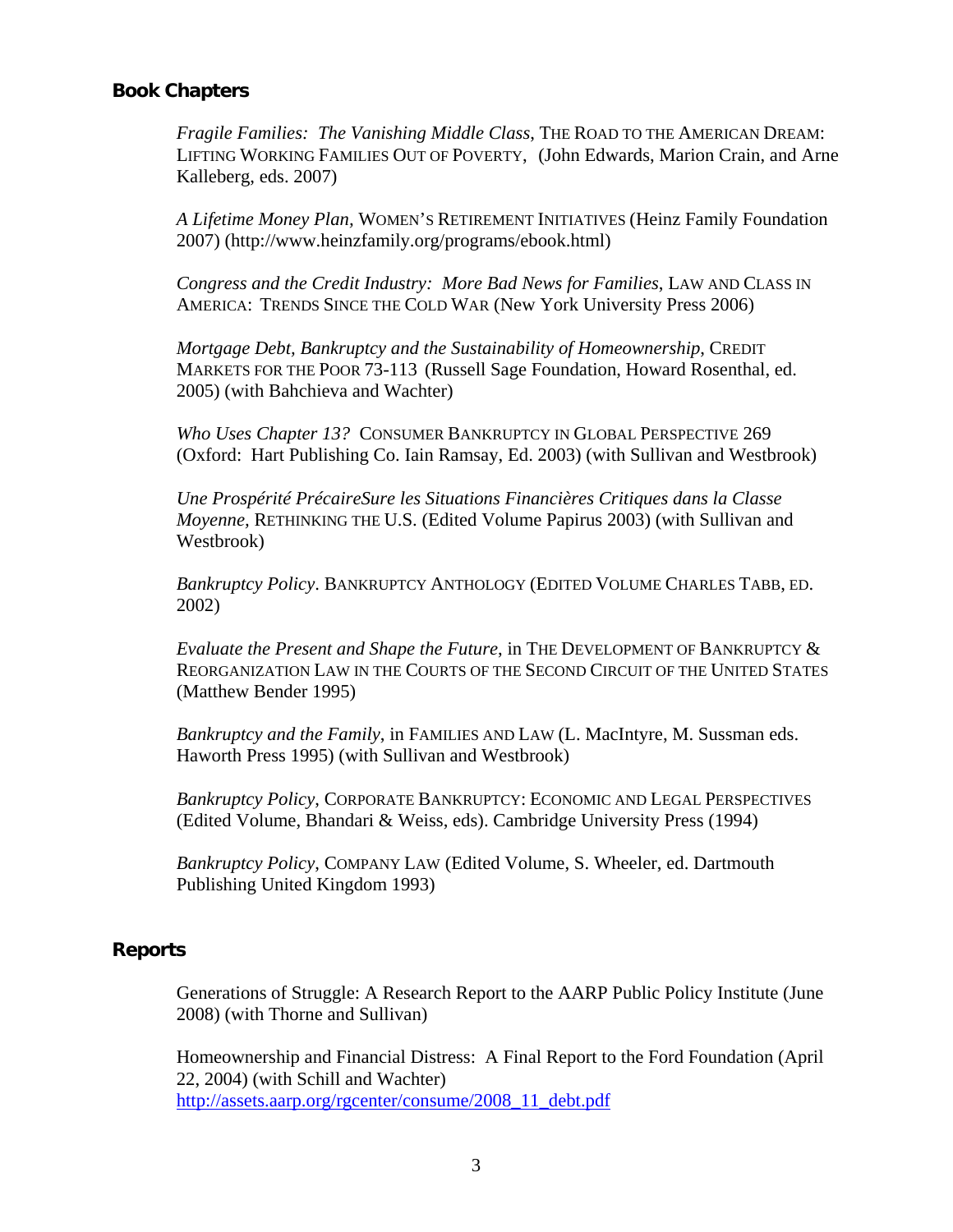#### **Reports, continued**

Homeownership and Financial Distress: The Interplay of Tax, Real Estate and Bankruptcy Laws A Report to the Ford Foundation (August 13, 2002) (with Bahchieva , Schill, and Wachter)

FINANCIAL DIFFICULTIES OF SMALL BUSINESSES AND REASONS FOR THEIR FAILURES (Small Business Administration) (September 1998) (with Sullivan and Westbrook)

#### **Academic Journals**

*Unsafe at Any Rate,* Democracy: A Journal of Ideas 8 (Summer 2007)

*Shrinking the Safety Net: The 2005 Changes to the Bankruptcy Laws, The Illinois Law* & Economics Working Paper Series LE 06 031 (2007) (with Lawless).

*Service Pays: Creating Opportunities by Linking College with Public Service*, 1 Harvard Law & Policy Review 127 (2007) (with Baum and Sitaraman).

*A Ticket to the Middle Class: Working Off College Debt,* Boston Federal Reserve Communities and Banking 6 (Winter 2007) (with Baum and Sitaraman)

*Los cambios del derecho concursal estadounidense en 2005: reduciendo parte de la red de seguridad*, at «Revista de Derecho Concursal y Paraconcursal» (La Ley), no 6 (2006) (with Lawless)(2007).

*Less Stigma or More Financial Distress: An Empirical Analysis of the Extraordinary Increase in Bankruptcy Filings,* 59 Stanford L. Rev. 213 (with Sullivan and Westbrook) (2006).

*Beyond Hospital Misbehavior: An Alternative Account of Medical-Related Financial Distress*, 100 Northwestern Law Review 535 (2006) (with Jacoby)

*Families Alone: The Changing Economics of Rearing Children*, 58 University of Oklahoma Law Review 551(2006) (Henry Lecture)

*Discounting the Debtors Will Not Make Medical Bankruptcy Disappear*, Health Affairs No. 2, 25 (2006) (with Himmelstein, Thorne and Woolhandler)

*What is Hurting the Middle Class?* Boston Review (September 2005) (with twelve responses from academics and community leaders from different fields) (with Tyagi)

*Contracting Out of Bankruptcy: An Empirical Intervention*, 118 HARVARD LAW REVIEW 1197 (2005) (with Westbrook)

*Vanishing Trials: The New Age of American Law*, 79 AMERICAN BANKRUPTCY LAW JOURNAL 915 (2006)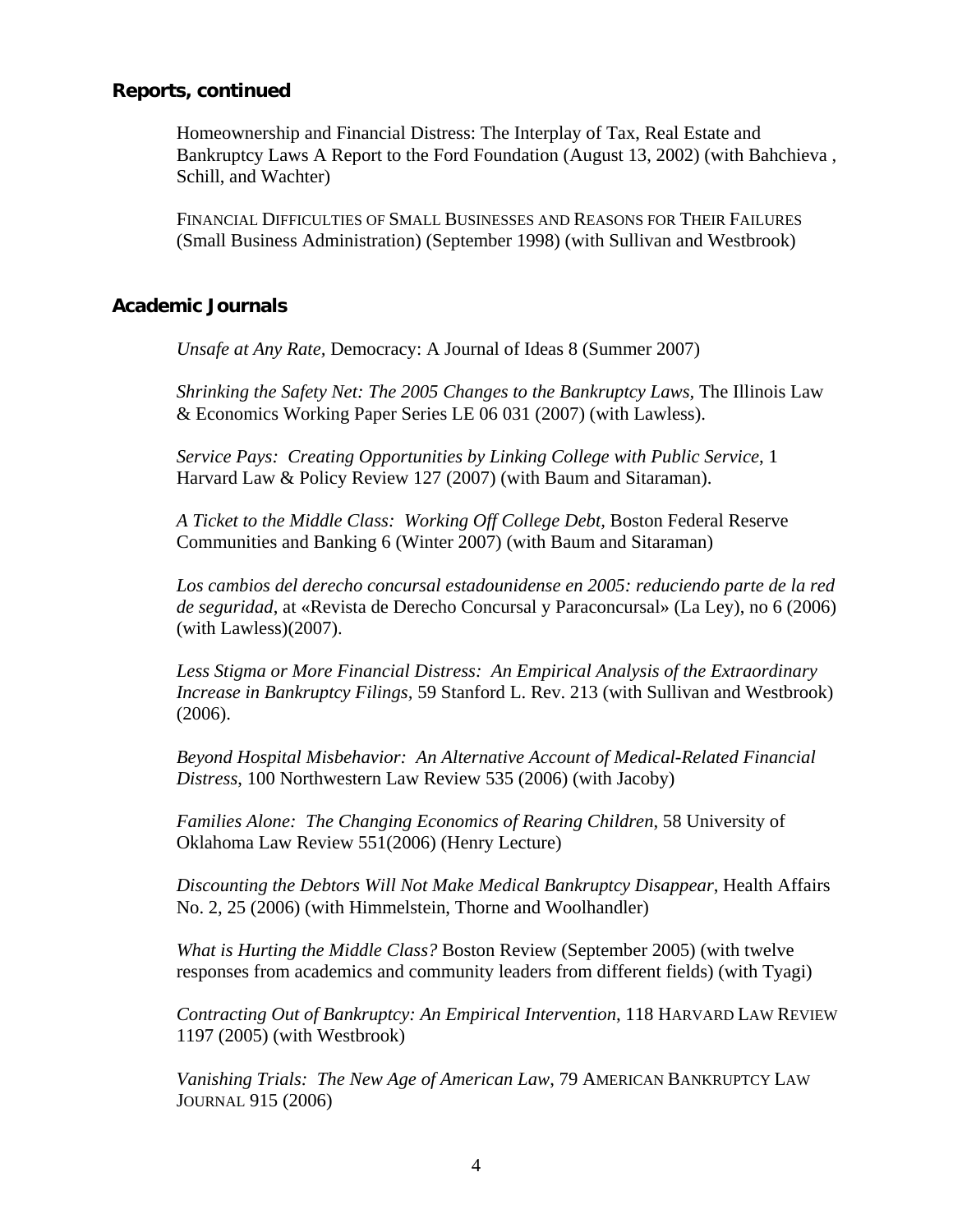*The Myth of the Disappearing Business Bankruptcy*, 93 CALIFORNIA LAW REVIEW 745 (2005) (with Lawless) (reprinted in 47 CORPORATE PRACTICE COMMENTATOR 593 (2005)

*Illness and Injury as Contributors to Bankruptcy*, HEALTH AFFAIRS (February 2, 2005) (with Himmelstein, Thorne and Woolhandler) (most-read article for 2005, and top-ten most read for 2006 and 2007).

*The Over-Consumption Myth and Other Tales of Law, Economics, and Morality*, 82 WASHINGTON UNIVERSITY LAW QUARTERLY 1485 (symposium issue 2005)

*The Economics of Race: When Making it to the Middle Isn't Enough,* 61 WASHINGTON & LEE LAW REVIEW 1771 (symposium issue 2005)

*Vanishing Trials: The Bankruptcy Experience*, 1 JOURNAL OF EMPIRICAL STUDIES 913 (Symposium Issue 2004

*The Phantom \$400*, 13 JOURNAL OF BANKRUPTCY LAW AND PRACTICE 77 (2004)

*The New Economics of the American Family,* 12 AMERICAN BANKRUPTCY INSTITUTE LAW REVIEW 1  $(25<sup>th</sup>$  Anniversary Symposium Issue 2004

*The Growing Threat to the Middle Class*, 69 BROOKLYN LAW REVIEW 401 (Winter 2004) (Sparer Lecture)(2003)

*Financial Collapse and Class Status: Who Goes Bankrupt?* (Lewtas Lecture), 41 OSGOODE HALL LAW REVIEW 115 (2003)

*What is a Women's Issue? Bankruptcy, Commercial Law and Other Gender-Neutral Topics,* 25 HARVARD WOMEN'S LAW JOURNAL 19 (2002) (Twenty-fifth Anniversary Issue)

*Bankrupt Children* (Lockhart Lecture), 86 MINNESOTA LAW REVIEW 1003 (2002)

*The Market for Data: The Changing Role of the Social Sciences in Changing the Law* (Fairchild Lecture), 2002 WISCONSIN LAW REVIEW 1 (2002)

*Young, Old and In Between: Who Files for Bankruptcy?*, NORTON BANKRUPTCY LAW ADVISOR 1 (September 2001) (with Thorne and Sullivan)

*Une Prospérité PrécaireSur les Situations Financieres Critiques dans la Classe Moyenne*,@ 138 Actes de la Recherché en Sciences Sociales 19-33 (Juin 2001) (abstracts in French, English, German, and Spanish) (with Sullivan and Westbrook)

*Rethinking the Debates over Health Care Financing: Evidence from the Bankruptcy Courts,* 76 NEW YORK UNIVERSITY LAW REVIEW 375 (2001) (with Jacoby and Sullivan)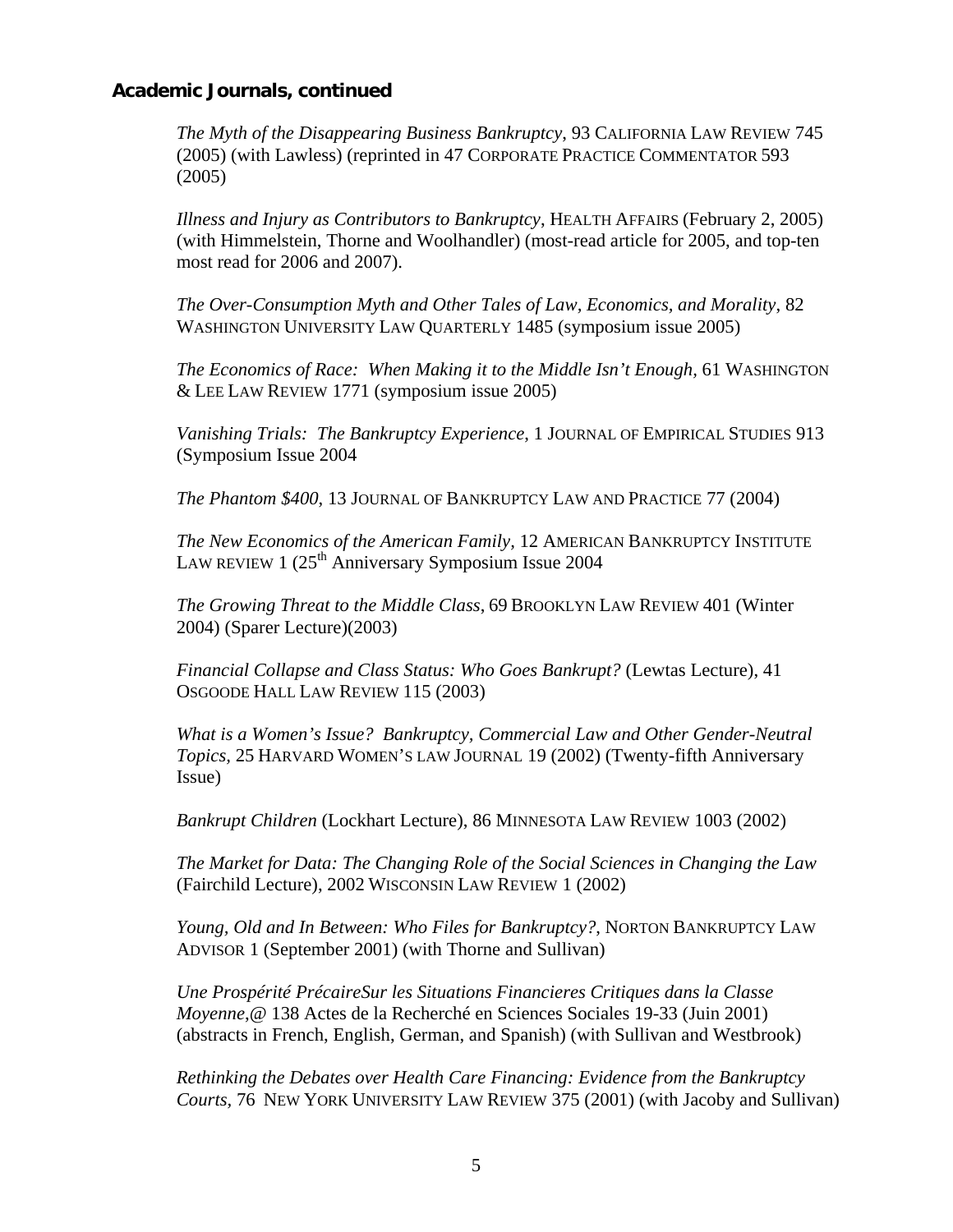*Medical Problems and Bankruptcy Filings*, NORTON BANKRUPTCY LAW ADVISOR 1 (May 2000) (with Jacoby and Sullivan)

*Financial Characteristics of Businesses in Bankruptcy*, 73 AMERICAN BANKRUPTCY LAW JOURNAL 499 (1999) (with Westbrook)

*The Changing Politics of American Bankruptcy Reform,* 37 OSGOODE HALL LAW JOURNAL 189 (Symposium Spring/Summer 1999

*The Changing Demographics of Bankruptcy*, NORTON BANKRUPTCY LAW ADVISOR 1 (October 1999) (with Sullivan)

*More Women in Bankruptcy*, American Bankruptcy Institute Journal (July 30, 1999) (with Sullivan)

*Women in Bankruptcy*, American Bankruptcy Institute Journal (July 13, 1999) (with Sullivan)

*The Business Bankruptcy Project: The Work in Progress*, 72 NATIONAL CONFERENCE OF BANKRUPTCY JUDGES 2.3 (1998) (with Westbrook)

*The Bankruptcy Crisis,* 73 INDIANA LAW JOURNAL 1079 (Harris Lecture) (1998)

*From Golden Years to Bankrupt Years*, NORTON BANKRUPTCY LAW ADVISOR 1(July 1998) (with Sullivan and Westbrook)

*Making Policy with Imperfect Information: The Article 9 Full Priority Debates*, 82 CORNELL LAW REVIEW 101(1998)

*A Principled Approach to Consumer Bankruptcy*, 71 AMERICAN BANKRUPTCY LAW JOURNAL 483 (1997), *reprinted in* Charles J. Tabb, BANKRUPTCY ANTHOLOGY (2002)

*America's Consumer Bankruptcy Dichotomy: A Study of Alleged Abuse and Local Legal Culture*, 20 JOURNAL OF CONSUMER POLICY 223 (Ian Ramsey, ed., Great Britain) (with Sullivan and Westbrook)

*A Basic Bankruptcy Concept for Consumer Bankruptcy*, 51 CONSUMER FINANCE LAW QUARTERLY REPORT 3 (Winter 1997)

*An Article 9 Set Aside for Unsecured Creditors*, 51 CONSUMER FINANCE LAW QUARTERLY REPORT 323 (Fall 1997)

*Article 9 Set Aside for Unsecured Creditors*, UCC BULLETIN (1 October 1996)

*Bankruptcy and the Family*, 21 MARRIAGE & FAMILY REVIEW 193 (1995) (with Sullivan and Westbrook)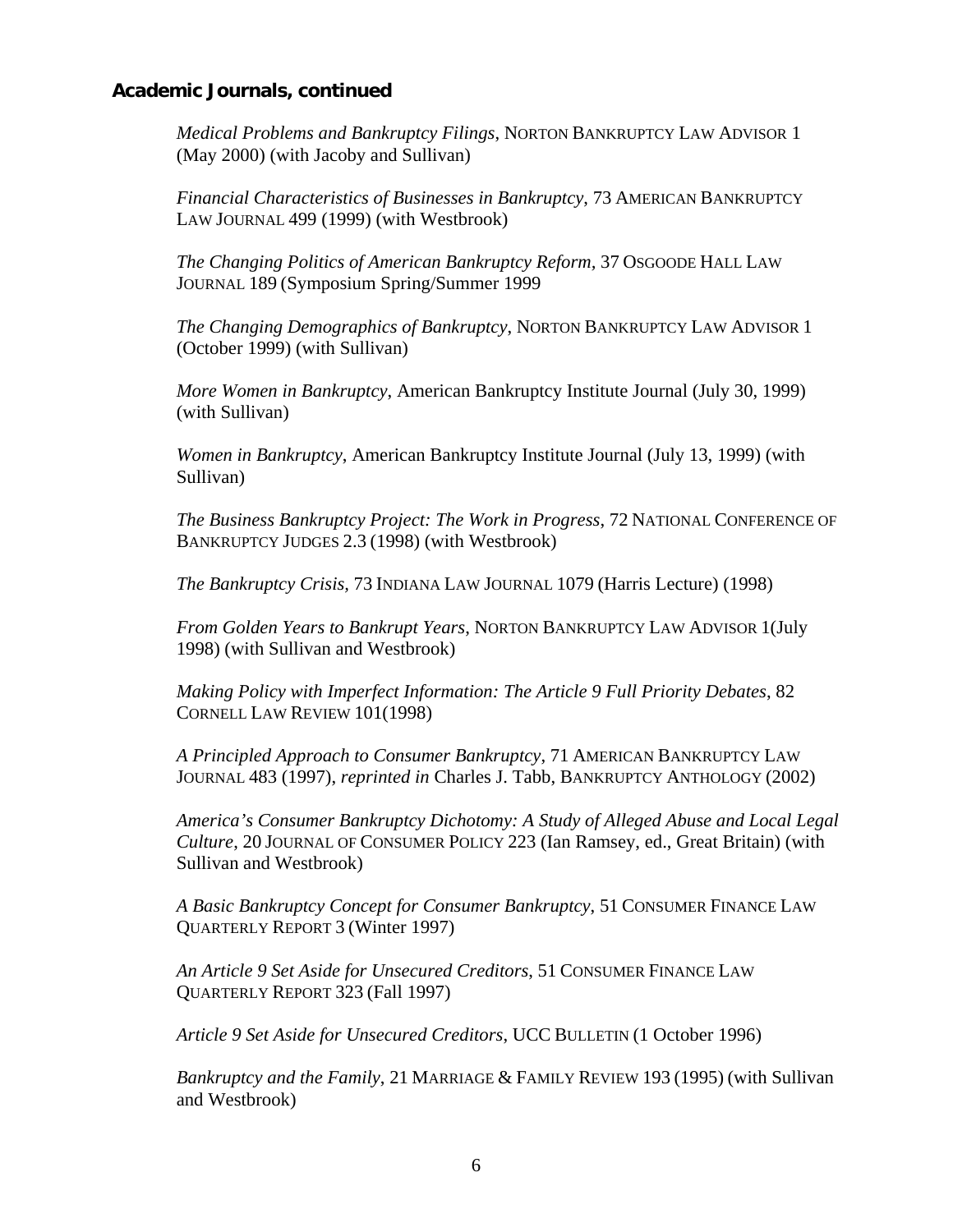*Searching for Reorganization Realities*, 72 WASHINGTON UNIVERSITY LAW QUARTERLY 3001 (1994) (symposium issue) (wITH Westbrook)

*The Persistence of Local Legal Culture: Twenty Years of Evidence from the Bankruptcy Courts*, 17 HARVARD JOURNAL OF LAW & PUBLIC POLICY 801 (1994), *reprinted in*  Charles J. Tabb, BANKRUPTCY ANTHOLOGY (2002) (with Sullivan and Westbrook)

*The Persistence of Local Legal Culture: Twenty Years of Evidence from the Bankruptcy Courts*, 17 HARVARD JOURNAL OF LAW & PUBLIC POLICY 801 (1994), *reprinted in*  Charles J. Tabb, BANKRUPTCY ANTHOLOGY (2002) (with Sullivan and Westbrook)

*Consumer Debtors Ten Years Later: A Financial Comparison of Consumer Bankrupts 1981-91*, 68 AMERICAN BANKRUPTCY LAW JOURNAL 121 (1994) (with Sullivan and Westbrook)

*Further Reconsideration: A Comment on Baird's* Article 9 Reconsidered, 80 VIRGINIA LAW REVIEW 2301 (1994) (symposium issue)

*Bankruptcy Policymaking in an Imperfect World*, 92 MICHIGAN LAW REVIEW 336 (1992), *reprinted in* Charles J. Tabb, BANKRUPTCY ANTHOLOGY (2002)

*Baby Boomers and the Bankruptcy Boom*, NORTON BANKRUPTCY LAW ADVISOR 1 (April 1993) (with Sullivan and Westbrook)

*The Untenable Case For Repeal of Chapter 11*, 102 YALE LAW JOURNAL 437 (1992), *reprinted in* Charles J. Tabb, BANKRUPTCY ANTHOLOGY (2002)

*Why Have a Federal Bankruptcy System?*, 77 CORNELL LAW REVIEW 2401 (1992)

*A Theory of Absolute Priority*, 1991 NEW YORK UNIVERSITY ANNUAL SURVEY OF AMERICAN LAW 9

*Absolute Priority, New Value, and Theories of Bankruptcy,* 1990 N.C.B.J. 1125 (1990)

*Laws, Models, and Real People*, 13 LAW AND SOCIAL INQUIRY 661 (1988) (with Sullivan and Westbrook)

*Legal Realism: Commentary*, 1988 NEW YORK UNIVERSITY ANNUAL SURVEY OF AMERICAN LAW 49 (1988)

*Bankruptcy Policy,* 54 UNIVERSITY OF CHICAGO LAW REVIEW 775 (1987); *reprinted in* CORPORATE BANKRUPTCY: ECONOMIC AND LEGAL PERSPECTIVES (Bhandari & Weiss, eds.) Cambridge University Press (1994), *reprinted in Company Law* (S. Wheeler, ed). Dartmouth Publishing United Kingdom 1993) and *reprinted in* Charles J. Tabb, BANKRUPTCY ANTHOLOGY (2002)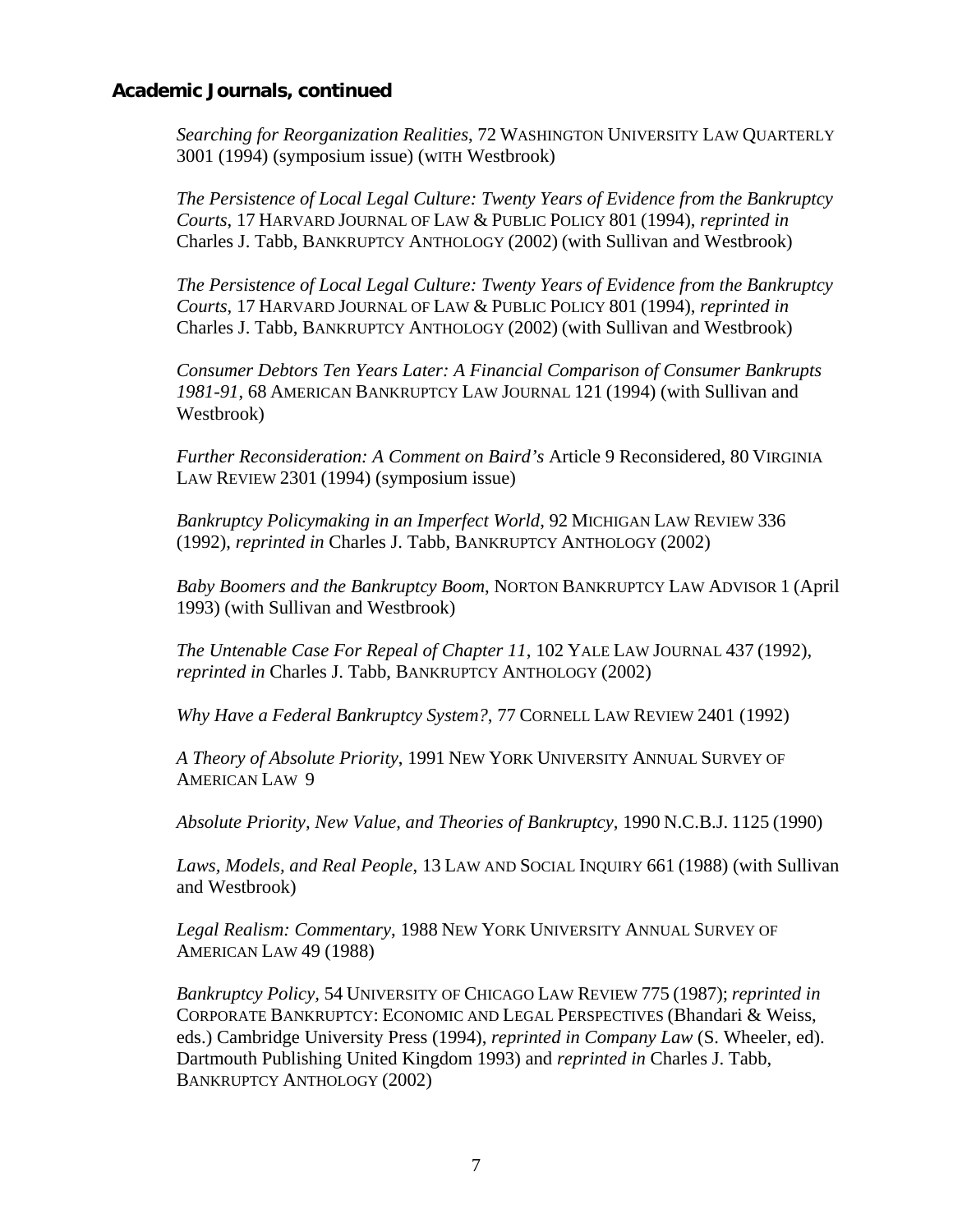*The Role of Empirical Data in Formulating a National Bankruptcy Policy*, 50 LAW AND CONTEMPORARY PROBLEMS 195 (1987) (with Sullivan and Westbrook)

*Folklore and Facts: A Preliminary Report from The Consumer Bankruptcy Project*, 60 AMERICAN BANKRUPTCY LAW JOURNAL 293 (1986) (with Sullivan and Westbrook)

*Rejoinder: Limiting Access to Bankruptcy Discharge*, 1984 WISCONSIN LAW REVIEW 1087 (with Sullivan and Westbrook)

*Reducing Bankruptcy Protection for Consumers: A Response*, 72 GEORGETOWN LAW JOURNAL 1333 (1984)

*Limiting Access to Bankruptcy Discharge: An Analysis of the Creditors' Data*, 1983 WISCONSIN LAW REVIEW 1091

*Formal and Operative Rules Under Common Law and Code*, 32 UCLA LAW REVIEW 898 (1983)

*Trade Usage and Parties in the Trade: An Economic Rationale for an Inflexible Rule*, 42 PITTSBURGH LAW REVIEW 515 (1982)

*Regulated Industries' Automatic Cost of Service Adjustment Clauses: Do They Increase or Decrease Cost to the Consumer?*, 55 NOTRE DAME LAWYER 333 (1980)

*Tax Accounting in Regulated Industries: Limitations on Rate Base Exclusions*, 31 RUTGERS LAW REVIEW 187 (1978)

*Busing: Supreme Court Restricts Equity Powers of District Courts to Order Interschool Busing*, 28 RUTGERS LAW REVIEW 1225 (1975)(STUDENT WORK)

#### **Columns -- Warren & Westbrook, Professors at Law**

*But It's My Corporation*, 2005 American Bankruptcy Institute Journal (February 2005)

*Selling The Trustee's Powers*, 2004 American Bankruptcy Institute Journal 32 (September 2004)

*Remembering Chapter 7*, 2004 American Bankruptcy Institute Journal 22 (May 2004)

*Pinning the Tail on the Lenders*, 2004 American Bankruptcy Institute Journal 38 (April 2004)

*A Little Peripheral Vision*, 2004 American Bankruptcy Institute Journal 41 (February 2004)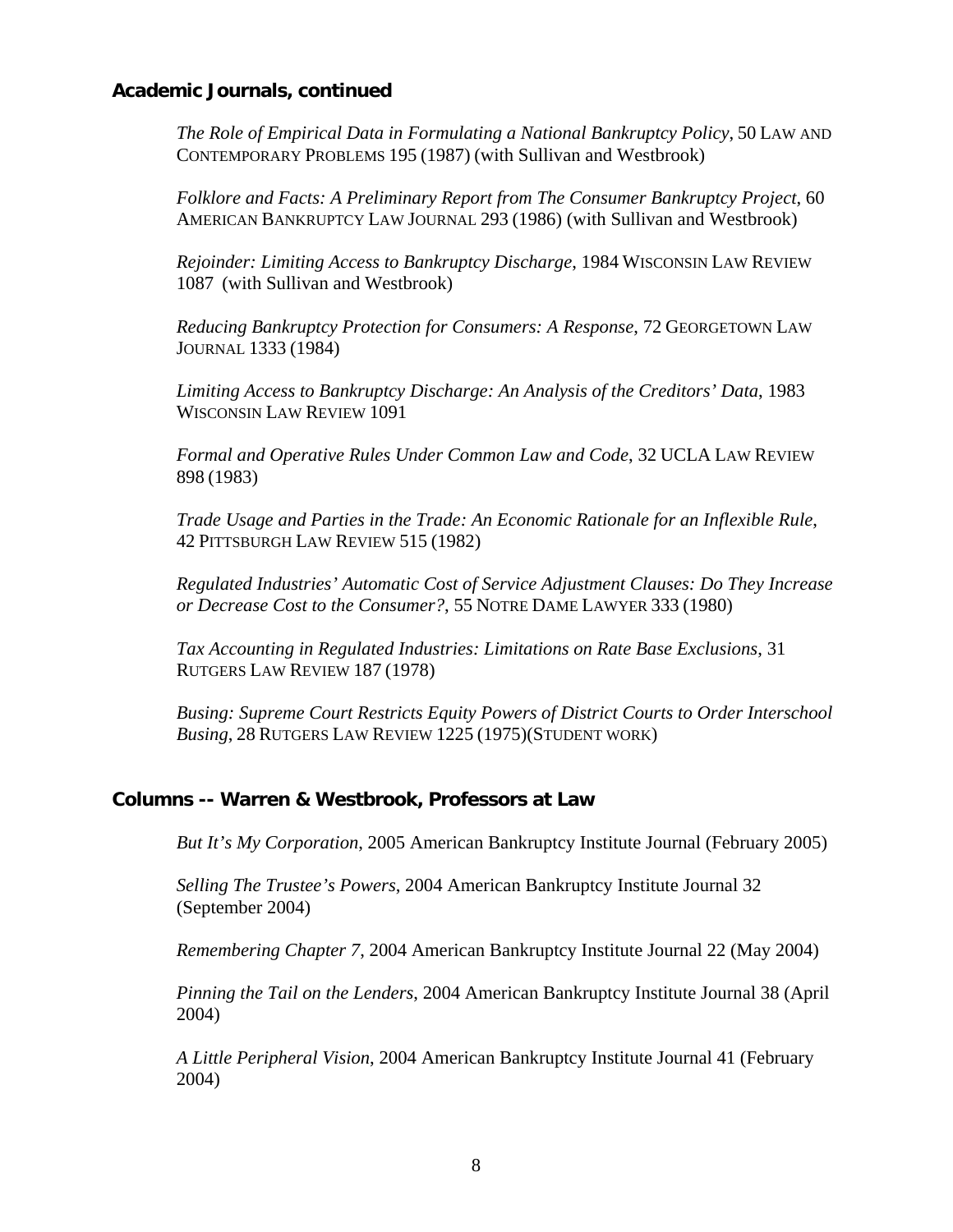# **Columns -- Warren & Westbrook, Professors at Law, continued**

*Go Directly to Jail; Do Not Collect \$200*, 2003 American Bankruptcy Institute Journal 234 (December 2003)

*Court-to-Court Negotiation*, 2003 American Bankruptcy Institute Journal 204 (November 2003)

*Secured Party in Possession*, 2003 American Bankruptcy Institute Journal 150 (September 2003)

*Regulators in the Bankruptcy Arena: Who Has the Power?*, 2003 American Bankruptcy Institute Journal 131 (July 2003)

*Settling into Bankruptcy*, 2003 American Bankruptcy Institute Journal 85 (May 2003)

*Class Actions for Post-petition Wrongs: National Relief Against National Creditors*, 2003 American Bankruptcy Institute Journal 34 (March 2003)

## **Other Publications**

*Out of the Hole of College Debt,* Boston Globe Op-Ed (June 5, 2008) (with Sitaraman) http://www.boston.com/news/education/higher/articles/2008/06/05/out\_of\_the\_hole\_of\_college\_debt/

*Mortgage Broker's Sleight of Hand,* Boston Globe Op-Ed (October 2, 2007) http://www.boston.com/business/personalfinance/articles/2007/10/02/mortgage\_brokers\_sleight\_of\_hand/

*Forum*: *Making Credit Safer: The Case for Regulation,* Harvard Magazine (May-June 2008) http://harvardmagazine.com/2008/05/making-credit-safer.html

*You're Getting Burned*, Dallas Morning News C-1 (July 16, 2007). http://www.dallasnews.com/sharedcontent/dws/dn/opinion/points/stories/DNwarren\_15edi.ART.State.Edition1.441efe4.html

*The New Economics of the Middle Class: Why Making Ends Meet Has Gotten Harder*, Senate Finance Committee, May 10, 2007.

*Examining the Billing, Marketing, and Disclosure Practices of the Credit Card Industry, and Their Impact on Consumers,* Committee on Banking, Housing, and Urban Affairs of the United States Senate, January 25, 2007.

*The Middle Class on the Precipice: Rising Financial Risks for American Families,* Harvard Magazine 28 (January-February 2006).

*Natural Disasters and Bankruptcy*, Federal Reserve Bank: Communities & Banking 3 (Fall 2005).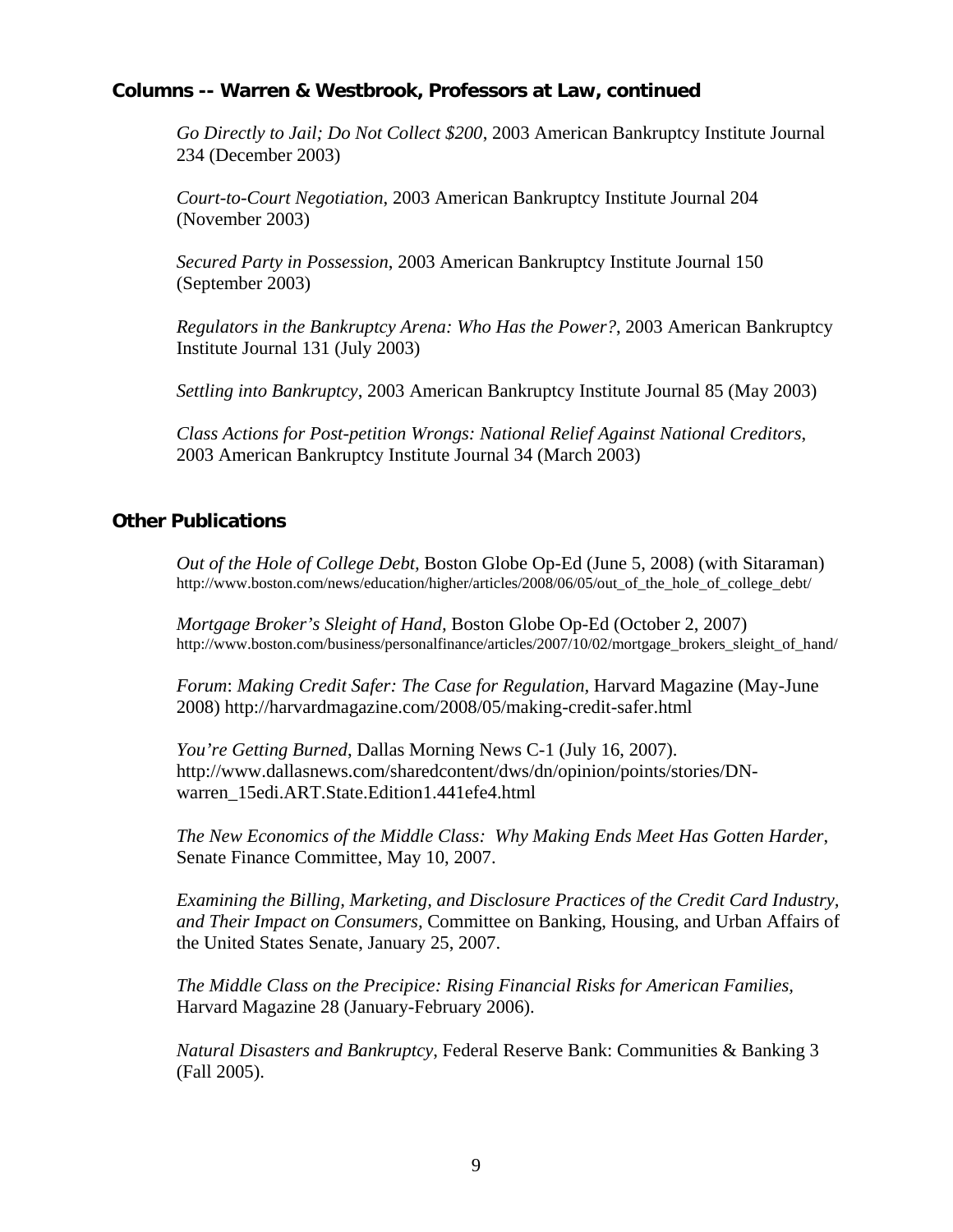#### **Other Publications, continued**

*Rewriting the Rules*, Symposium on Privatization of Risk, Social Science Other Research Council, http://privatizationofrisk.ssrc.org/Warren/

*Show Me the Money,* New York Times, Sec. A, p. 21 (October 24, 2005)

*Bankruptcies to Surge*, Clarion Ledger (October 17, 2005)

*A Double Whammy for America's Health*, Baltimore Sun (May 12, 2005)

*Fall of a Middle Class Family,* Boston Globe Sunday Opinions 1 (April 24, 2004) (with Tyagi)

*Sick and Broke*, Washington Post A-23 (February 9, 2005)

*Bankruptcy: The New Women's Issue*, Demos, Vol. 1, Issue 4 (March 2005).

*Who Speaks for a Struggling Middle Class,* Capitol Times (Madison, Wisconsin) (October 27, 2004) (with Tyagi)

*Economic Security,* West Virginia Gazette (October 18, 2004) (with Tyagi)

*Hung Out to Dry, Baltimore Sun (August 1, 2004)* (with Tyagi)

*The Vital Middle: Redeeming and Defending Middle Class Values*, The American Prospect (August 2004) (with Tyagi)

*Middle Class and Broke*, The American Prospect (Part of a Special Report on The War on the Middle Class) (May 2004) (with Tyagi)

*Digging Out of Debt*, Orlando Sentinel (February 15, 2004) (with Tyagi)

*When You Feel Like You're Headed to the Poorhouse*, Chicago Tribune (October 17, 2003) (with Tyagi)

*A Quiet Attack on Women*, New York Times A19 (May 20, 2002); reprinted in ABI Journal 6 (June 2002)

*Anti-Women Bankruptcy Bill May Be Veto-Proof*, Womens Enews (December 14, 2000)

*Commentary: Don't Link Bankruptcy, Domestic Violence Bills,* Womens Enews (October 4, 2000)

*Homeowners in Bankruptcy: The Hidden Costs of Predatory Lending, Testimony before the Predatory Lending Joint Task Force of the Department of Housing and Urban Development*, May 25, 2000

*Bankruptcy Reform Targets the Little Guy, Star Ledger, Perspectives (February 2, 2000)*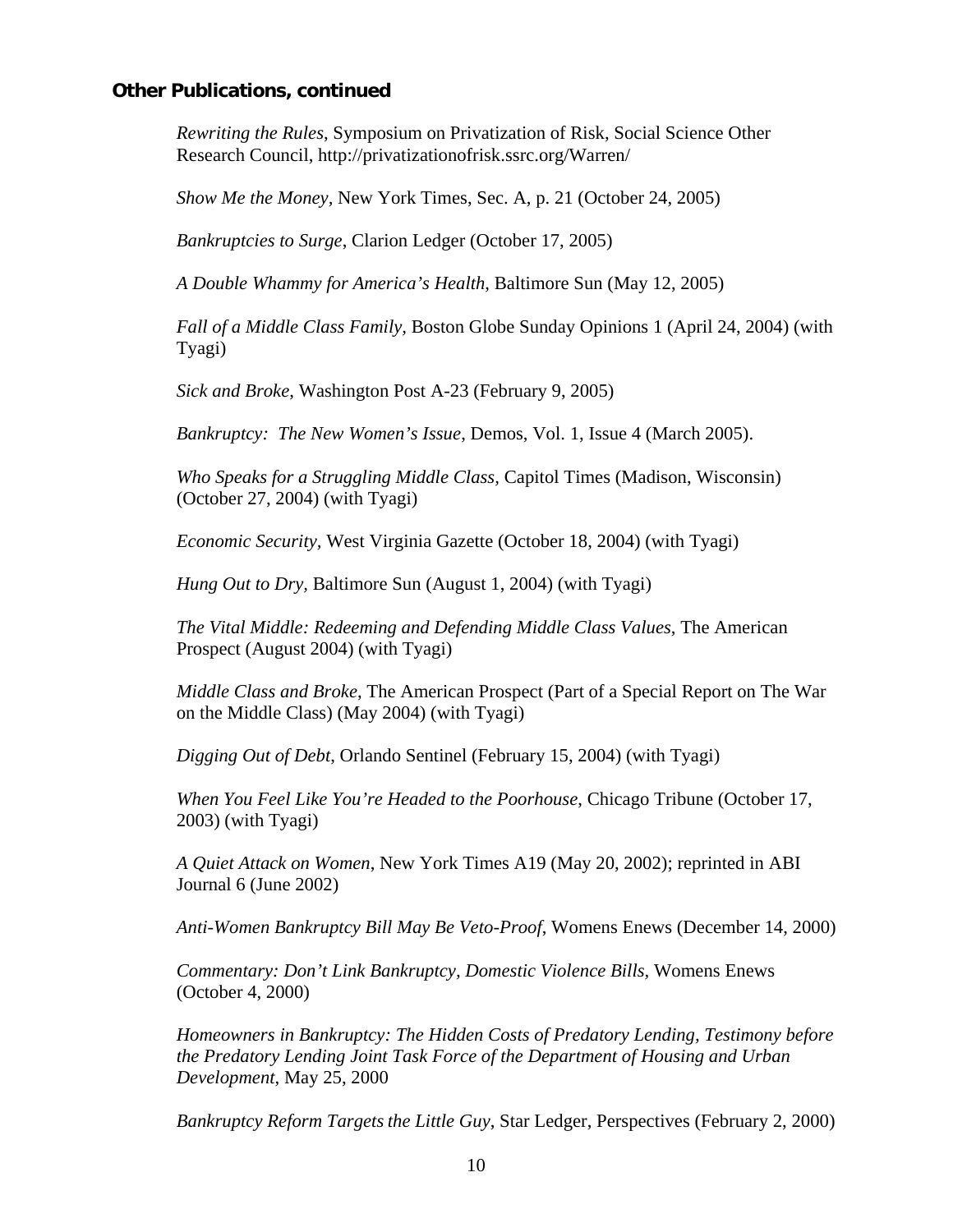## **Other Publications, continued**

*The New Women's Issue: Bankruptcy Law*, Christian Science Monitor (September 10, 1999)

*Bankrupt? Pay Your Child Support First*, New York Times A19 (April 27, 1998)

*In Serious Jeopardy: Lies v. Unadulterated Statistics Muddle Bankruptcy Reform*, Chicago Tribune 21 (March 19, 1998)

*How I Write*, 4 SCRIBES JOURNAL OF LEGAL WRITING 71 (Symposium Issue) (1994)

*Chapter 11 Report*, NATIONAL BANKRUPTCY CONFERENCE CODE REVIEW PROJECT, REFORMING THE BANKRUPTCY CODE 265 (Reporter 1994)

*Small Business and Big Trouble*, 2 TURNAROUNDS AND WORKOUTS 3 (Survey of Consumer Bankruptcies Issue) (July 15, 1992)

*Bankruptcy is a Better Alternative*, (opinion piece) NATIONAL LAW JOURNAL (April 20, 1992)

*What We Really Said About Chapter 13*, 5 NATIONAL ASSOCIATION OF CHAPTER 13 TRUSTEES QUARTERLY 18 (April, 1992) (with Sullivan and Westbrook)

Book Review, *The Law of Letters of Credit: Commercial and Standby Credits* 48 Texas Bar Journal 216 (1985)

LENDING OFFICERS MANUAL (Revision) (for Texas Bankers Association 1984)

*Bankruptcy Judges and Bankruptcy Lawyers*, 79<sup>TH</sup> ANNUAL REPORT OF THE AMERICAN SOCIOLOGICAL ASSOCIATION (1984) (with Sullivan and Westbrook)

*A Consumer Choices in Bankruptcy: Statutory Intentions and Statutory Consequences*, listed as *Funded Proposal #8310193*, National Science Foundation Archives (1983) (published grant application) (With Sullivan and Westbrook)

*American Consumer Bankruptcy Law: Who is Served?* 78<sup>th</sup> Annual Meeting of the American Sociological Association (1983) (with Sullivan and Westbrook)

*Regulatory Lag Fallacy*, 106 PUBLIC UTILITIES FORTNIGHTLY 15 (August 14, 1980)

# **Congressional Testimony**

Credit Card Practices that Undermine Consumer Safety, Testimony before the Subcommittee on Financial Institutions and Consumer Credit of the Committee on Financial Services of the United States House of Representatives (March 13, 2008).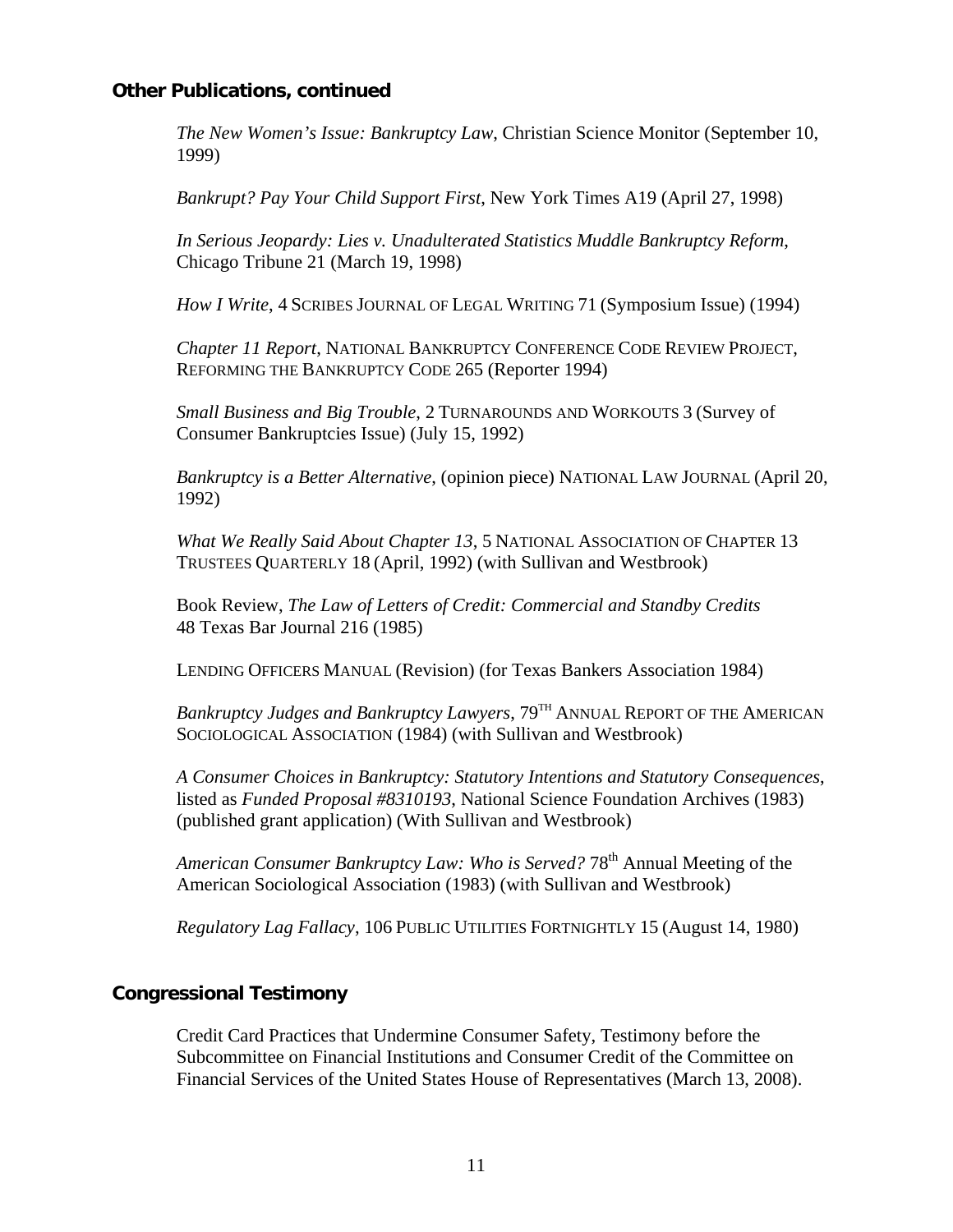## **Congressional Testimony, continued**

Medical Bankruptcy: Middle Class Families at Risk, Testimony before the Judiciary Committee of the United States House of Representatives (July 17, 2007) http://judiciary.house.gov/media/pdfs/Warren070717.pdf

The New Economics of the Middle Class: Why Making Ends Meet Has Gotten Harder, Testimony before the Finance Committee of the United States Senate (May 10, 2007) http://finance.senate.gov/hearings/testimony/2007test/051007testew.pdf

Examining the Billing, Marketing and Disclosure Practices of the Credit Card Industry, and Their Impact on Consumers, Testimony before the Committee on Banking, Housing, and Urban Affairs of the United States Senate (January 25, 2007) http://banking.senate.gov/index.cfm?Fuseaction=Hearings.Detail&HearingID=246

*Supplemental Testimony on Medical Bankruptcies*, Letter to Senator Grassley, Congressional Record S6010 (May 26, 2005)

Bankruptcy Legislation, Testimony before the Judiciary Committee of the United States Senate (February 10, 2005)

Bankruptcy Reform, Testimony before the Joint Hearing of the Subcommittee on Administrative Oversight and the courts and the Subcommittee of the Commercial and Administrative Law of the United States House of Representatives, (March 11, 1999)

The Consumer Credit Industry, Testimony before the Banking and Coinage Subcommittee on Consumer Affairs of the United States House of Representatives (September 10, 1992)

The Bankruptcy Code and Individual Debtors, Testimony before the Subcommittee on Courts and Administrative Practices of the Judiciary Committee of the United States Senate (July, 1991)

# **Commentary**

*SICKO!*, Documentary on Health Care Costs (2007)

*Maxed Out*, Documentary on Credit Cards (2006)

*The Secret History of the Credit Card*, Frontline and New York Times (winner of Alfred I. DuPont-Columbia Broadcast News Award), 2005

*Credit Card Crack the Whip,* All Things Considered (National Public Radio) (July 14, 2004)

*Dying without Health Insurance*, All Things Considered (National Public Radio) (August 5, 2004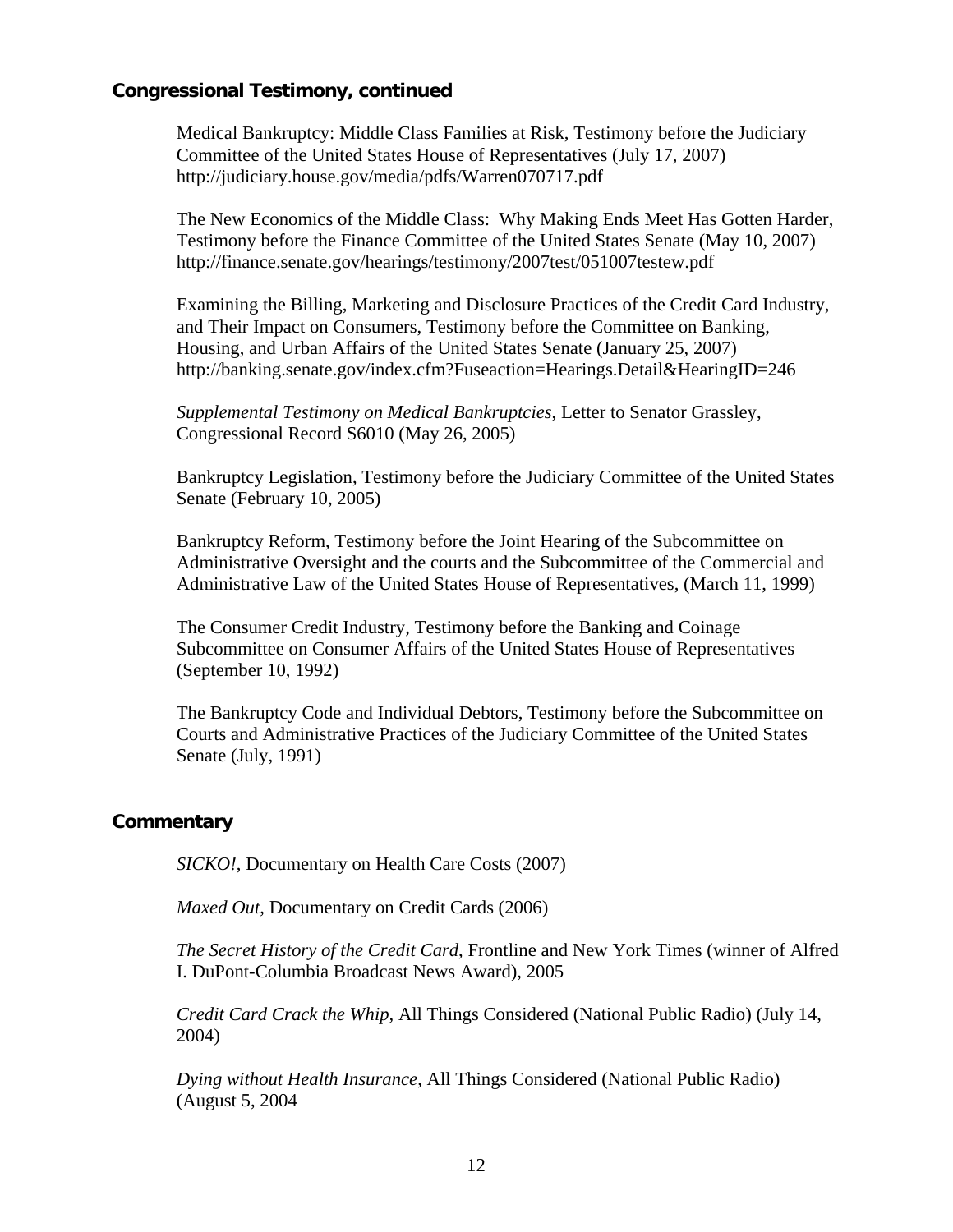#### **Honors and Awards**

#### **Professional and Scholarly Honors**

*Law Dragon 500*, one of eight academics on the Law Dragon list of 500 top lawyers in America

*Fifty Most Influential Women Attorneys*, National Law Journal (March 30, 2007)

*Smart Money 30*, Smart Money Magazine list of 30 people who influence money trends in the U.S.

*Woman of the Month*, Women in the Economy, January 2006

First Circuit Award for Outstand Public Service, January 2005

*Award of Distinction*, for television program *Books of Our Time* discussion of *The Two-Income Trap*, January 2005

*Lawrence P. King Award*, Commercial Law League of America, October 4, 2002

*Excellence in Education*, National Conference of Bankruptcy Judges, October 18, 2001

*Champion of Consumer Rights Award,* National Association of Consumer Bankruptcy Attorneys, April 27, 2000

*Scholarship Award,* American College of Consumer Financial Services Lawyers (for THE FRAGILE MIDDLE CLASS*)*, March 24, 2000

*Outstanding Bankruptcy Academics*, Turnarounds & Workouts (July 1999, July 2000)

*Brown Award for Judicial Scholarship and Education*, Federal Judicial Center (1998)

*Commendation for Service*, American Bankruptcy Board of Certification (1998)

*Fifty Most Influential Women Attorneys*, National Law Journal (March 30, 1998)

*Commendation for Outstanding Public Service*, American College of Bankruptcy (March 14, 1998)

*Top Bankruptcy Lawyers, Inaugural List*, Turnarounds & Workouts, 1997

Fellow, American College of Bankruptcy, elected 1993

Finalist, *Distinguished Scholarly Publication Award* of the American Sociological Association, 1989-1992, for *As We Forgive Our Debtors*

*Silver Gavel Award* (for THE FRAGILE MIDDLE CLASS*)*, American Bar Association, 1990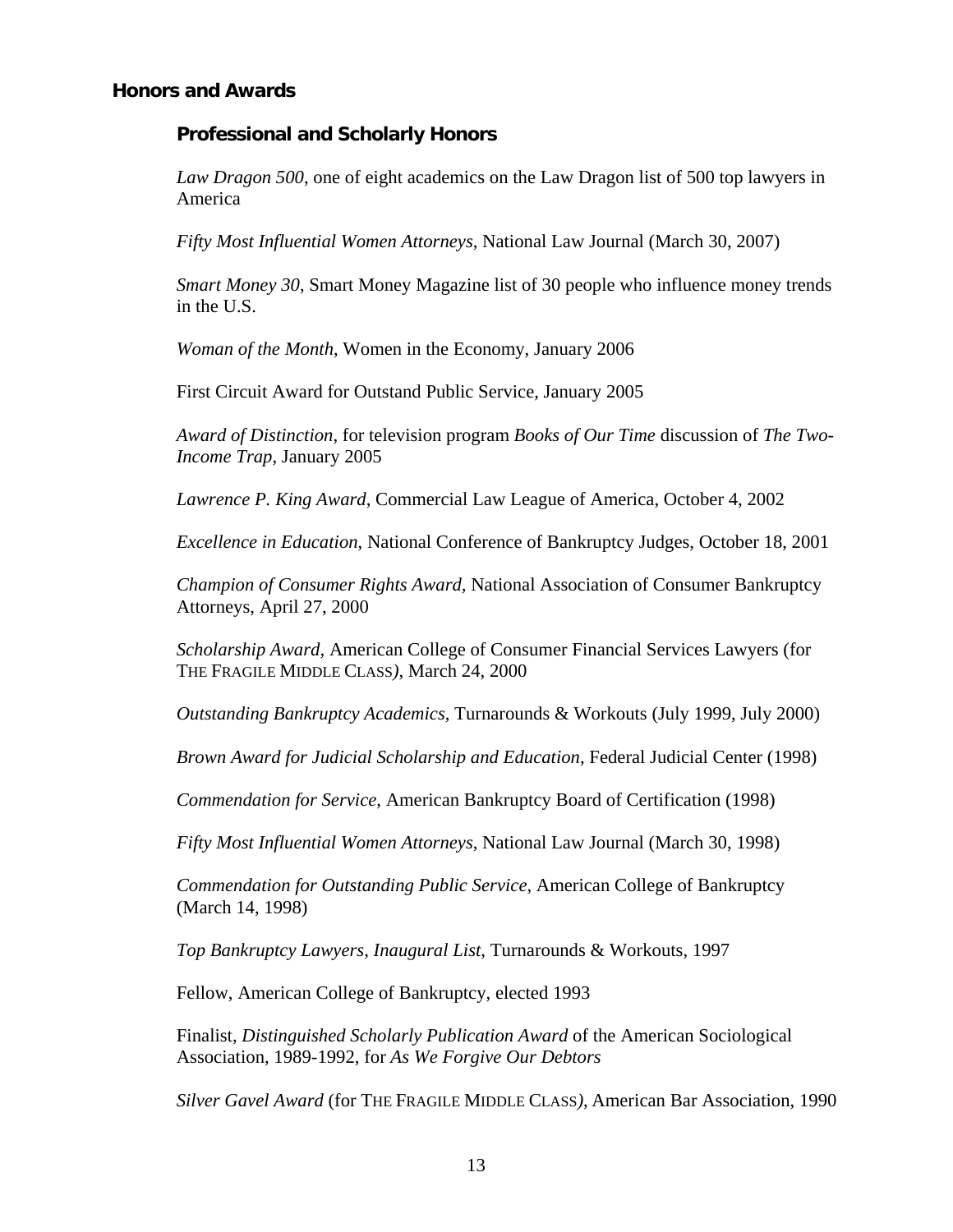## **Professional and Scholarly Honors, continued**

*Frankel Publication Award for Outstanding Writing*, 1982

### **Teaching Awards**

*The Albert A. Sacks-Paul A. Freund Award for Teaching Excellence*, Harvard Law School, June 1997

*The Lindback Award for Distinguished Teaching* (University Award), University of Pennsylvania, May, 1994

*Harvey Levin Award for Excellence in Teaching*, University of Pennsylvania School of Law, 1989, 1992

*L. Hart Wright Teaching Excellence Award*, University of Michigan School of Law, 1986

*Outstanding Teacher Award*, University of Houston Law Center, 1981

## **Endowed Lectures**

Jefferson Lecture, *The Coming Collapse of the Middle Class? Higher Risks, Lower Rewards, and a Shrinking Social Safety Net*, University of California at Berkeley, March 2007

Henry Lecture, *Families Alone: The Changing Economics of Rearing Children,* University of Oklahoma School of Law, November 2004

O'Neil Lecture, *The Over-Consumption Myth and Other Tales of Economics, Law and Morality,* Washington University in St. Louis, April 2004

Sparer Lecture, *Living with Risk in the New Economy,* Brooklyn Law School, April, 2003

Lewtas Lecture, *Financial Collapse and Class Status: Who Goes Bankruptcy?*, Osgoode Hall Law School, January, 2002

Lockhart Lecture, *Bankrupt Children: The New Economics of the Family*, University of Minnesota, January, 2001

Fairchild Lecture, *The Market for Data: How Social Science Research Influences Public Policy Decisions,* University of Wisconsin, November 2, 2001

Akard Lecture, *Bankruptcy and the Changing Economics of Divorce*, University of Texas, November 14, 2001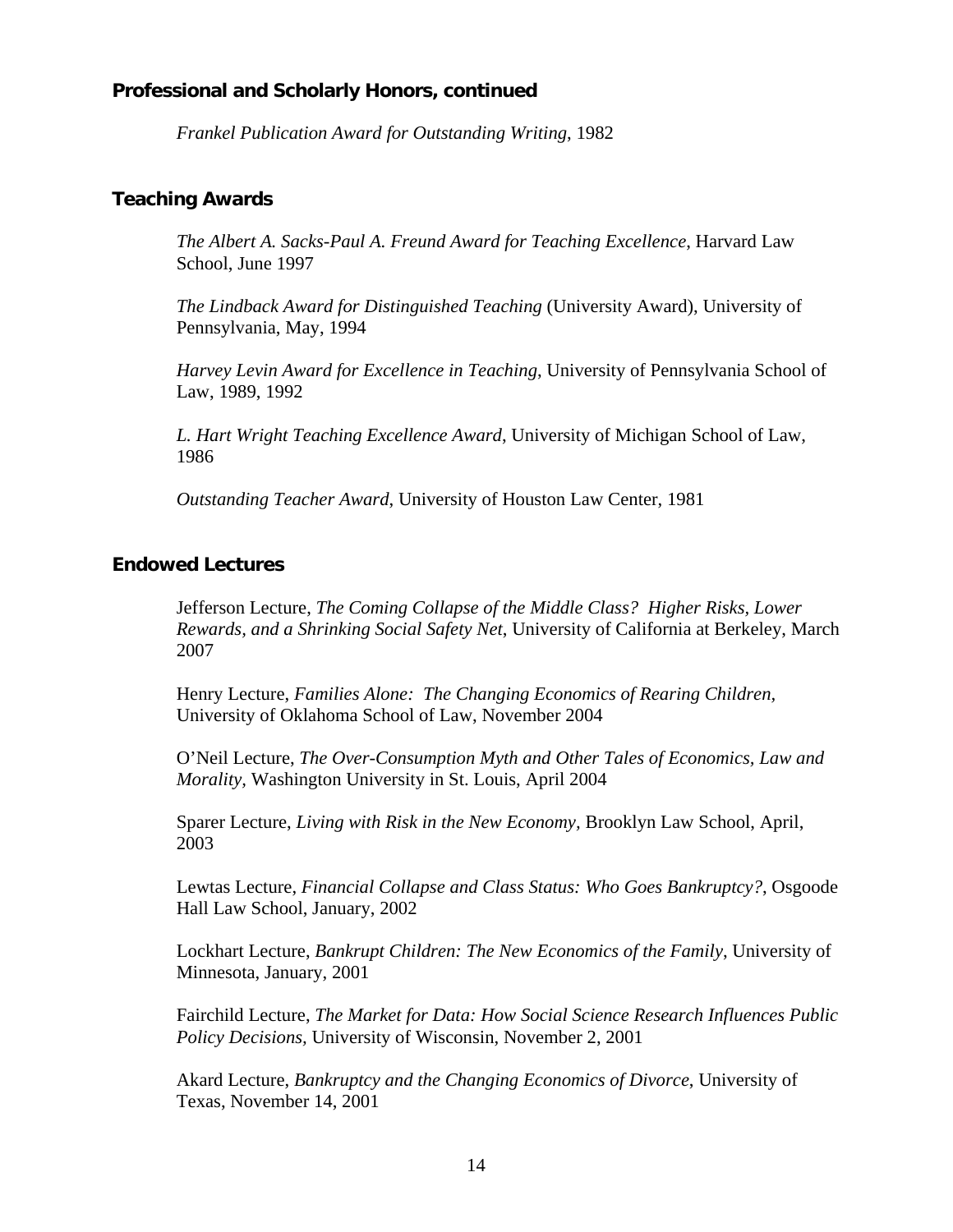# **Competitive Grants**

| 2007          | Federal Deposit Insurance Corporation, Research Grant for Empirical Study,<br>"Homeownership in a Time of Financial Peril"                            |
|---------------|-------------------------------------------------------------------------------------------------------------------------------------------------------|
| 2006          | American Association of Retired Persons, Research Grant for Empirical Study, "The<br>Changing Demographics of Debt"                                   |
| 2004          | Kauffman Foundation, Research Grant for Empirical Study, "Entrepreneurial Financing<br>and the Bankruptcy System"                                     |
| 2004          | Wilmer Cutler Pickering Hale & Dorr, "Chapter 11 Outcomes - A Critical Update"                                                                        |
| 2004          | American College of Bankruptcy, Research Grant for Empirical Study, "Expanding the<br>View of Business Bankruptcy"                                    |
| 2004          | Annie E. Casey Foundation Research Grant for Empirical Study, "Growing Financial<br>Risks Facing Families With Children"                              |
| 2001          | Robert Wood Johnson Foundation, Research Grant for Empirical Study, "Medical<br>Bankruptcy: A Study of Financially Catastrophic Illness"              |
| 2001          | Ford Foundation, Research Grant for Empirical Study, "Home Ownership and Financial<br>Distress: The Interplay of Tax, Real Estate and Bankruptcy Law" |
| 1994-<br>1998 | National Bankruptcy Conference, Research Grant for Empirical Study of Business<br>Bankruptcy                                                          |
| 1993-<br>1998 | National Conference of Bankruptcy Judges, Empirical Study of Business Bankruptcy                                                                      |
| 1995          | Scholar in Residence, Rockefeller Foundation, Bellagio Italy                                                                                          |
| 1995-<br>1998 | Small Business Administration, Research Grant for Empirical Study on Small Business<br>Failures                                                       |
| 1993          | Moller Research Chair in Bankruptcy Law and Policy                                                                                                    |
| 1992          | Research Foundation, University of Pennsylvania                                                                                                       |
| 1991          | National Conference of Bankruptcy Judges, Empirical Study of Consumer Debtors                                                                         |
| 1988          | Public Policy Research Initiative, University of Pennsylvania                                                                                         |
| 1997          | John M. Olin Foundation, Institute for Law and Economics, University of Pennsylvania                                                                  |
| 1986          | American Bar Foundation, Meyer Research Grant                                                                                                         |
| 1986          | National Institute of Child Health and Human Development, HD #06160-15                                                                                |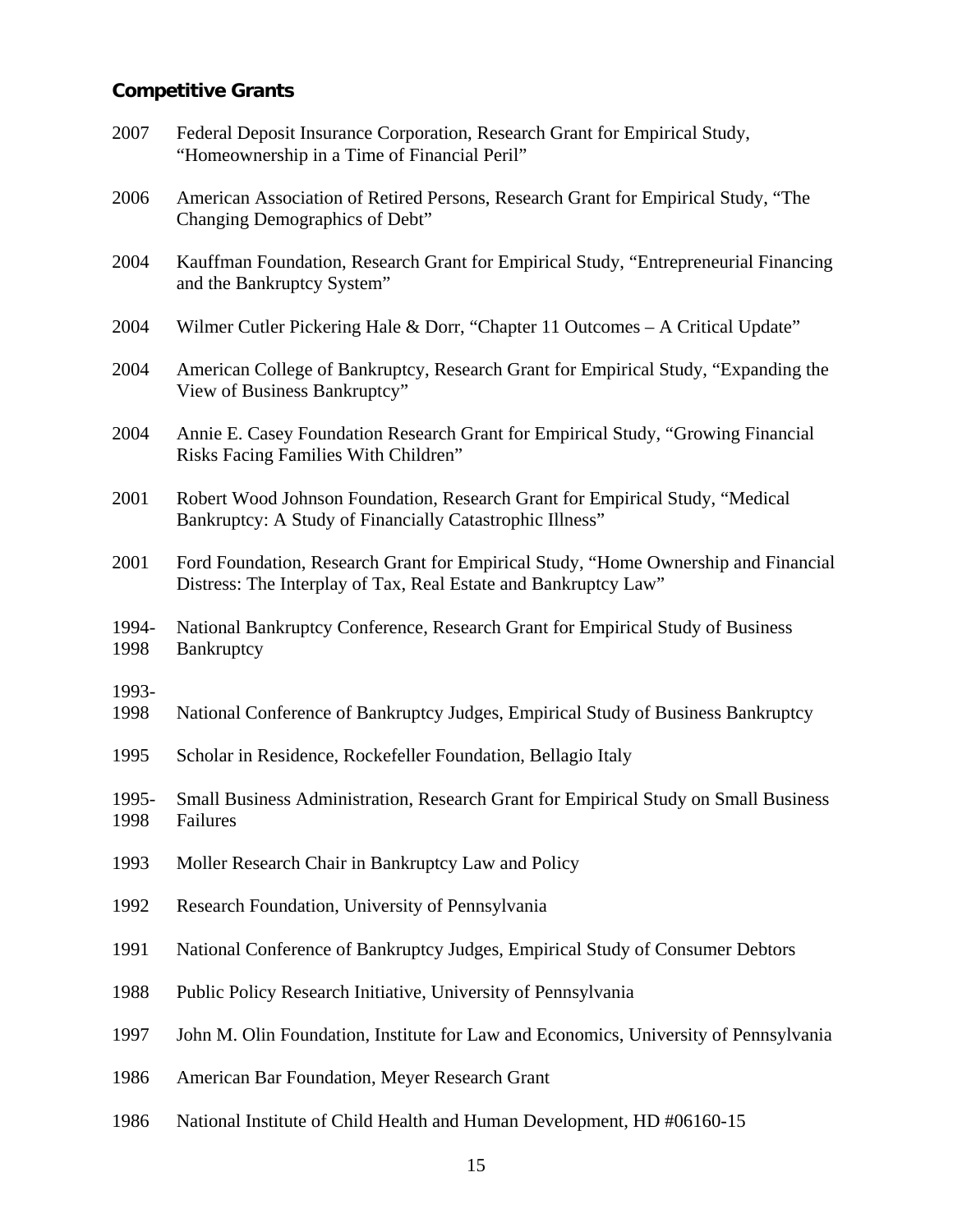## **Competitive Grants, continued**

- 1984- National Science Foundation, Grant # SES 8310173 – Consumer Choices in
- 1986 Bankruptcy: Statutory Intentions and Statutory Consequences

1985-

- 1986 Texas Bar Foundation, Grant for Research on Bankruptcy Demographics
- 1985 Policy Research Institute, Grant # 30-3239-4850
- 1979 Research Initiation Grant, University of Houston

#### **Selected Professional Activities**

Member, Commission on Economic Inclusion, FDIC, 2007-present.

Member, Research Advisory Board, Community Affairs, Federal Reserve Bank of Boston, 2008-present

Vice-President, Council of the American Law Institute, 2000-2004; Executive Committee of Council, 1994-1995, 1998-2005, Nominating Committee, 1995-2005.

United States Adviser, Transnational Insolvency Project, American Law Institute, 1995- 2004.

Chief Adviser to the National Bankruptcy Review Commission, 1995-1997.

Federal Judicial Center Committee on Judicial Education, three terms by the appointment of Chief Justice Rehnquist, 1990-1999.

National Bankruptcy Conference, Executive Committee, 1993-1995, 2002-05.

Editorial Advisory Board, Little, Brown and Company, Law School Division, now Aspen Press, 1990-present.

Board of Trustees, American Bankruptcy Board of Certification, 1992-1996.

Board of Editors, American Bankruptcy Law Journal, 1989-92.

Chair, Legislation Committee, Debtor-Creditor Section, Association of American Law Schools, 1990-1993, Chair, Debtor-Creditor Section, 1989-90.

Adviser, German Government Task Force on Bankruptcy Reform, 1993.

Eastern District of Pennsylvania Bankruptcy Conference, Secretary and Steering Committee, 1990-1992.